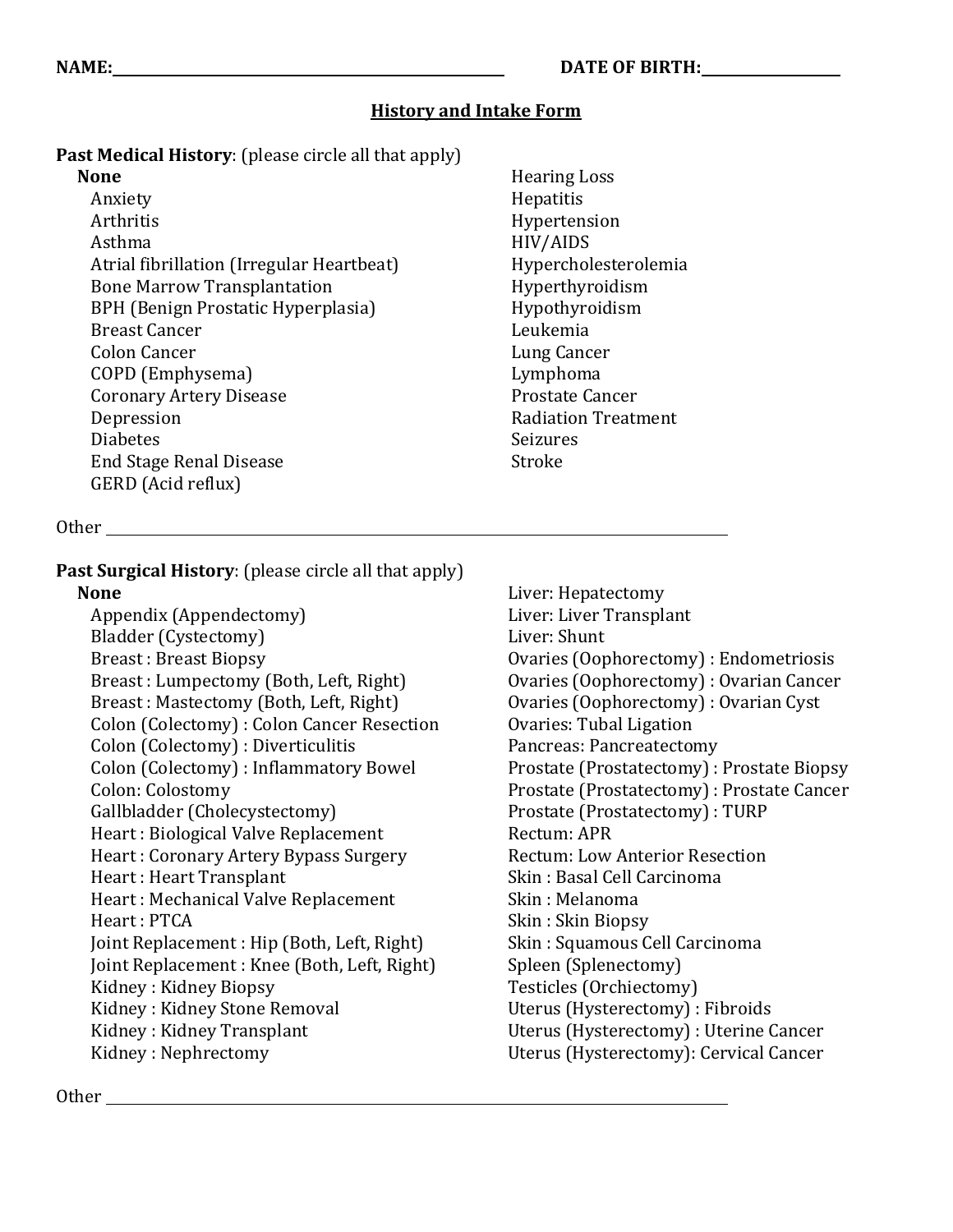| <b>Skin Disease History:</b> (please circle all that apply)<br><b>None</b><br>Acne<br><b>Actinic Keratoses</b><br>Basal Cell Skin Cancer<br><b>Blistering Sunburns</b><br>Dry Skin<br>Eczema |                |    | Melanoma<br>Poison Ivy<br><b>Precancerous Moles</b><br>Psoriasis | <b>Flaking or Itchy Scalp</b><br>Squamous Cell Skin Cancer |  |
|----------------------------------------------------------------------------------------------------------------------------------------------------------------------------------------------|----------------|----|------------------------------------------------------------------|------------------------------------------------------------|--|
| Do you wear Sunscreen? Yes<br>If yes, what SPF? ___________                                                                                                                                  | N <sub>0</sub> |    |                                                                  |                                                            |  |
| Do you tan in a tanning salon?                                                                                                                                                               | Yes            | No |                                                                  |                                                            |  |
| Do you have a family history of Melanoma? Yes                                                                                                                                                |                |    | No                                                               |                                                            |  |
| ,我们也不会有什么?""我们的人,我们也不会有什么?""我们的人,我们也不会有什么?""我们的人,我们也不会有什么?""我们的人,我们也不会有什么?""我们的人<br>Allergies: (Please enter all allergies AND REACTIONS!)                                                   |                |    |                                                                  |                                                            |  |
| Pharmacy: Name: 1999 Manual Pharmacy: Name: 1999 Manual Pharmacy: 1999 Manual Pharmaceuse 2008                                                                                               |                |    |                                                                  |                                                            |  |
|                                                                                                                                                                                              |                |    |                                                                  |                                                            |  |
| Race: (circle one)<br>American Indian/ Alaska Native<br>Asian<br>Black / African American                                                                                                    |                |    | Native Hawaiian / Pacific Islander<br>White<br>Other Race        |                                                            |  |
| <b>Ethnicity: (circle one)</b><br>Hispanic or Latino<br>Not Hispanic or Latino                                                                                                               |                |    |                                                                  |                                                            |  |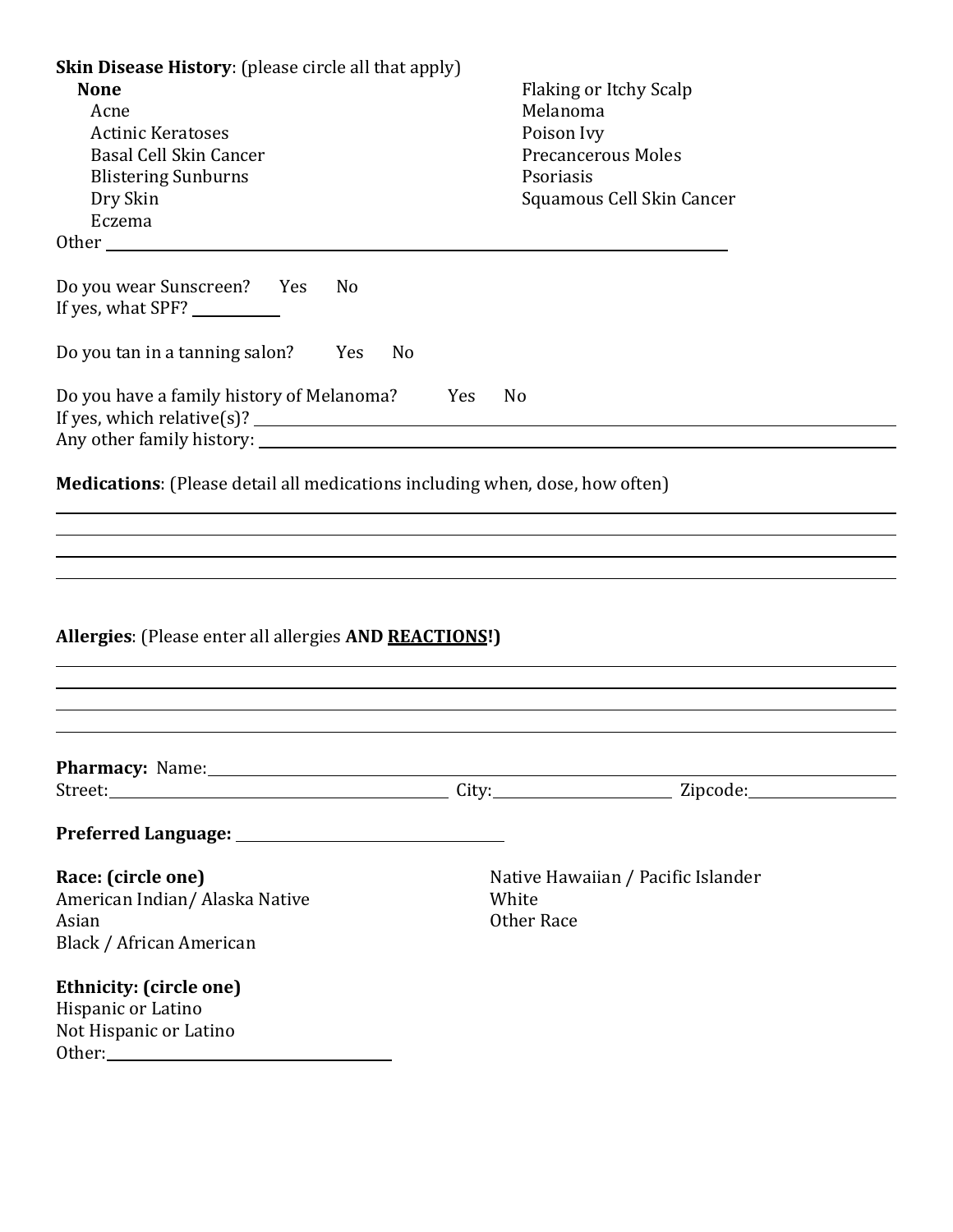## **Social History**: (Please circle all that apply)

#### Smoking Status Current every day smoker Current some day smoker (tobacco) Current some day smoker (cigarette) Former smoker Never smoker Smoker, current status unknown Cigar Smoker

Sexual History Not sexually active Sexually active with one partner Sexually active with more than one partner Same sex partner

Illicit Drug Use Drug Use IV drug use No drug use

#### Alcohol Use None Less than 1 drink a day 1-2 Drinks a day 3 or more drinks a day

Safety I feel safe at home I do not feel safe at home

Driving Habits Drives in Daytime Drives at night

Exercise Several times a day Once a day Few times a week Few times a month Never

Caffeine Use Several Times a day Once a day Few times a week Few times a month Never

Occupation and Workplace Birthplace (City & State): The State of the State of the State of the State of the State of the State of the State of the State of the State of the State of the State of the State of the State of the State of the State of

Start Smoking: Quit Smoking: # Packs per day # Years Smoking: